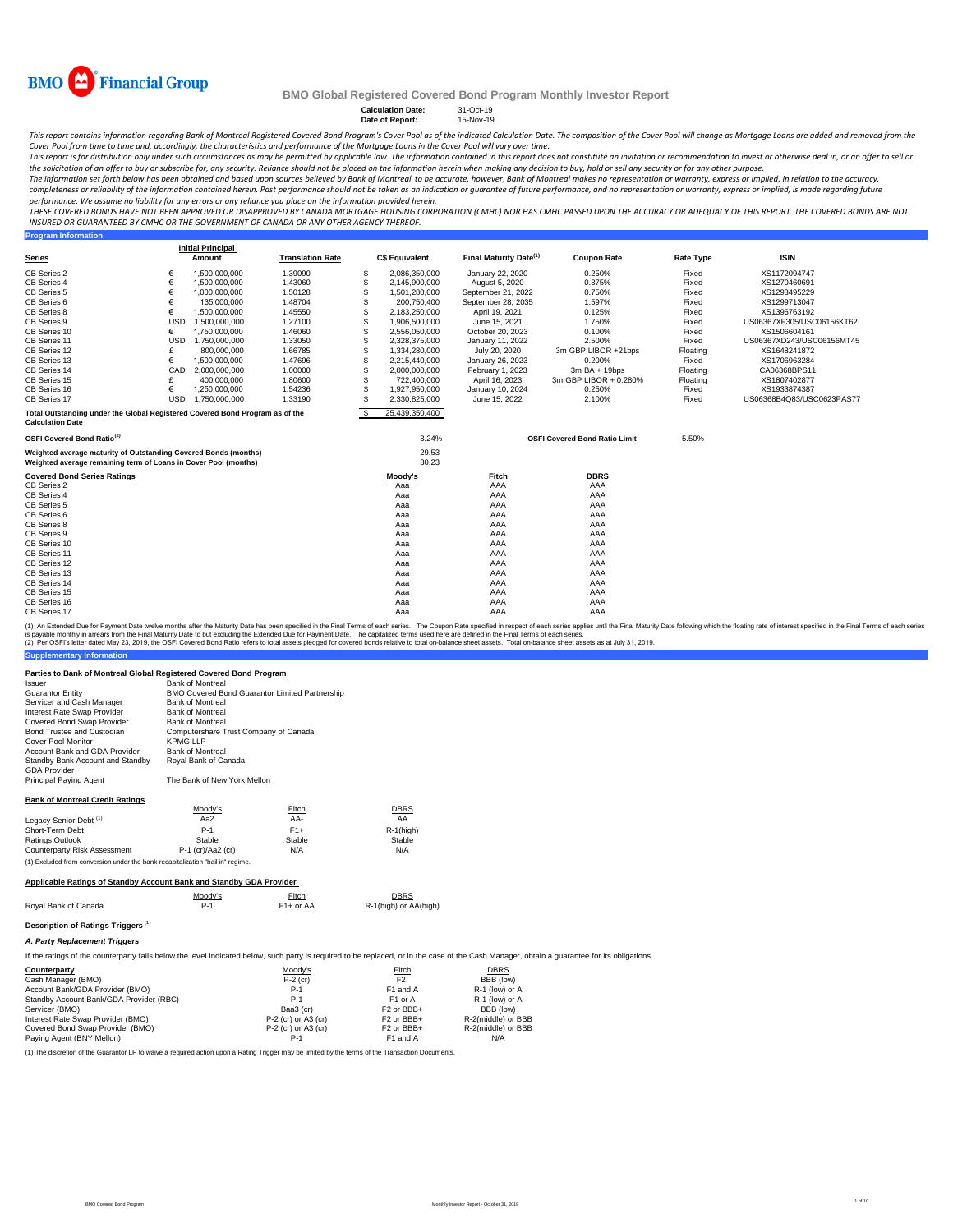

|                                                                                                                                                                                                                                                                                                                                                                                                                                                                                                                                                                                                                                                                                                                      |                                            | <b>Calculation Date:</b><br>Date of Report: | 31-Oct-19<br>15-Nov-19           |  |  |
|----------------------------------------------------------------------------------------------------------------------------------------------------------------------------------------------------------------------------------------------------------------------------------------------------------------------------------------------------------------------------------------------------------------------------------------------------------------------------------------------------------------------------------------------------------------------------------------------------------------------------------------------------------------------------------------------------------------------|--------------------------------------------|---------------------------------------------|----------------------------------|--|--|
| <b>B. Summary of Specific Rating Trigger Actions</b>                                                                                                                                                                                                                                                                                                                                                                                                                                                                                                                                                                                                                                                                 |                                            |                                             |                                  |  |  |
| I) The following actions are required if the Cash Manager (BMO) undergoes a downgrade below the stipulated rating:                                                                                                                                                                                                                                                                                                                                                                                                                                                                                                                                                                                                   |                                            |                                             |                                  |  |  |
|                                                                                                                                                                                                                                                                                                                                                                                                                                                                                                                                                                                                                                                                                                                      | Moody's                                    | Fitch                                       | <b>DBRS</b>                      |  |  |
| a) The Servicer will be required to direct amounts received directly                                                                                                                                                                                                                                                                                                                                                                                                                                                                                                                                                                                                                                                 |                                            |                                             |                                  |  |  |
| into the GDA Account (or Standby GDA Account if applicable)<br>within 2 Canadian business days and the Cash Manager shall<br>immediately remit any funds held at such time for or on behalf of<br>the Guarantor directly into the GDA Account                                                                                                                                                                                                                                                                                                                                                                                                                                                                        | $P-1$                                      | F1 or A                                     | R-1(low) or BBB                  |  |  |
| II) The following actions are required if the Servicer (BMO) undergoes a downgrade below the stipulated rating:                                                                                                                                                                                                                                                                                                                                                                                                                                                                                                                                                                                                      |                                            |                                             |                                  |  |  |
|                                                                                                                                                                                                                                                                                                                                                                                                                                                                                                                                                                                                                                                                                                                      | Moody's                                    | Fitch                                       | <b>DBRS</b>                      |  |  |
| a) The Servicer will be required to direct amounts received to the<br>Cash Manager, or GDA as applicable                                                                                                                                                                                                                                                                                                                                                                                                                                                                                                                                                                                                             | $P-1$ (cr)                                 | F <sub>1</sub> or A                         | BBB(low)                         |  |  |
| III) The Swap Provider is required to transfer credit support or transfer all of its rights and obligations to a replacement third party, or to obtain a<br>quarantee of its rights and obligations from a third party, if the Swap Provider undergoes a downgrade below the stipulated rating:                                                                                                                                                                                                                                                                                                                                                                                                                      |                                            |                                             |                                  |  |  |
|                                                                                                                                                                                                                                                                                                                                                                                                                                                                                                                                                                                                                                                                                                                      | Moodv's <sup>(3)</sup>                     | Fitch                                       | <b>DBRS</b>                      |  |  |
| a) Interest Rate Swap Provider<br>b) Covered Bond Swap Provider                                                                                                                                                                                                                                                                                                                                                                                                                                                                                                                                                                                                                                                      | P-1 (cr) or A2 (cr)<br>P-1 (cr) or A2 (cr) | F1 or A<br>F1 or A                          | R-1 (low) or A<br>R-1 (low) or A |  |  |
| IV) The following actions are required if the Issuer (BMO) undergoes a downgrade below the stipulated rating:                                                                                                                                                                                                                                                                                                                                                                                                                                                                                                                                                                                                        |                                            |                                             |                                  |  |  |
|                                                                                                                                                                                                                                                                                                                                                                                                                                                                                                                                                                                                                                                                                                                      | Moody's                                    | Fitch                                       | DBRS                             |  |  |
| a) Mandatory repayment of the Demand Loan                                                                                                                                                                                                                                                                                                                                                                                                                                                                                                                                                                                                                                                                            | N/A                                        | F <sub>2</sub> or BB <sub>H</sub>           | N/A                              |  |  |
| b) Cashflows will be exchanged under the Covered Bond Swap<br>Agreement (to the extent not already taking place)                                                                                                                                                                                                                                                                                                                                                                                                                                                                                                                                                                                                     | Baa1                                       | BBB+                                        | BBB (high)                       |  |  |
| c) Transfer of title to Loans to Guarantor <sup>(4)</sup>                                                                                                                                                                                                                                                                                                                                                                                                                                                                                                                                                                                                                                                            | A <sub>3</sub>                             | BBB-                                        | BBB (low)                        |  |  |
| <b>Events of Defaults &amp; Test Compliance</b>                                                                                                                                                                                                                                                                                                                                                                                                                                                                                                                                                                                                                                                                      |                                            |                                             |                                  |  |  |
| Asset Coverage Test (C\$ Equivalent of Outstanding<br>Covered Bond < Adjusted Aggregate Asset Amount)                                                                                                                                                                                                                                                                                                                                                                                                                                                                                                                                                                                                                |                                            | Pass                                        |                                  |  |  |
| <b>Issuer Event of Default</b>                                                                                                                                                                                                                                                                                                                                                                                                                                                                                                                                                                                                                                                                                       |                                            | No                                          |                                  |  |  |
| Guarantor LP Event of Default                                                                                                                                                                                                                                                                                                                                                                                                                                                                                                                                                                                                                                                                                        |                                            | No                                          |                                  |  |  |
| (3) If no short term rating exists, then A1                                                                                                                                                                                                                                                                                                                                                                                                                                                                                                                                                                                                                                                                          |                                            |                                             |                                  |  |  |
| (4) The transfer of registered title to the Loans to the Guarantor may be deferred if (A) satisfactory assurances are provided to the Guarantor and the Bond Trustee by The Office of the Superintendent of Financial Institut<br>urisdiction over the Seller permitting registered title to the Loans to remain with the Seller until such time as (i) the Loans are to be sold or otherwise disposed of by the Guarantor or the Bond Trustee in the performanc<br>Documents, or (ii) the Guarantor or the Bond Trustee is required to take actions to enforce or otherwise deal with the Loans, and (B) each of the Rating Agencies has confirmed that it will not withdraw or downgrade its the<br>such deferral. |                                            |                                             |                                  |  |  |

**Pre-Maturity Test** *(Applicable to Hard Bullet Covered Bonds)*

| (Abbiicable to Hard Bullet Covered Bonds) |         |       |                                                   |
|-------------------------------------------|---------|-------|---------------------------------------------------|
| <b>Pre-Maturity Required Ratings</b>      | Moodv's | Fitch | $\mathsf{DBRS}^\mathsf{f}$<br>A (high) or A (low) |

Following a breach of the Pre-Maturity test in respect of a Series of Hard Bullet Covered Bonds, and unless the Pre-Maturity Liquidity Ledger is otherwise funded from the other sources, the Partnership<br>shall offer to sell

(1) In the case of DBRS, if Final Maturity Date is within six months of the Pre-Maturity Test Date, then A(high), otherwise A(low).

| <b>Reserve Fund</b>                                                           |            |                     |                       |
|-------------------------------------------------------------------------------|------------|---------------------|-----------------------|
|                                                                               | Moodv's    | Fitch               | <b>DBRS</b>           |
| <b>Reserve Fund Required Amount Ratings</b>                                   | $P-1$ (cr) | F <sub>1</sub> or A | R-1 (Low) and A (low) |
| Are the ratings of the Issuer below the Reserve Fund Required Amount Ratings? | No         |                     |                       |

If the ratings of the Issuer fall below the Reserve Fund Required Amount Ratings, then the Guarantor shall credit or cause to be credited to the Reserve Fund funds up to an amount equal to the Reserve<br>Fund Required Amount.

Reserve Fund Required Amount: Nil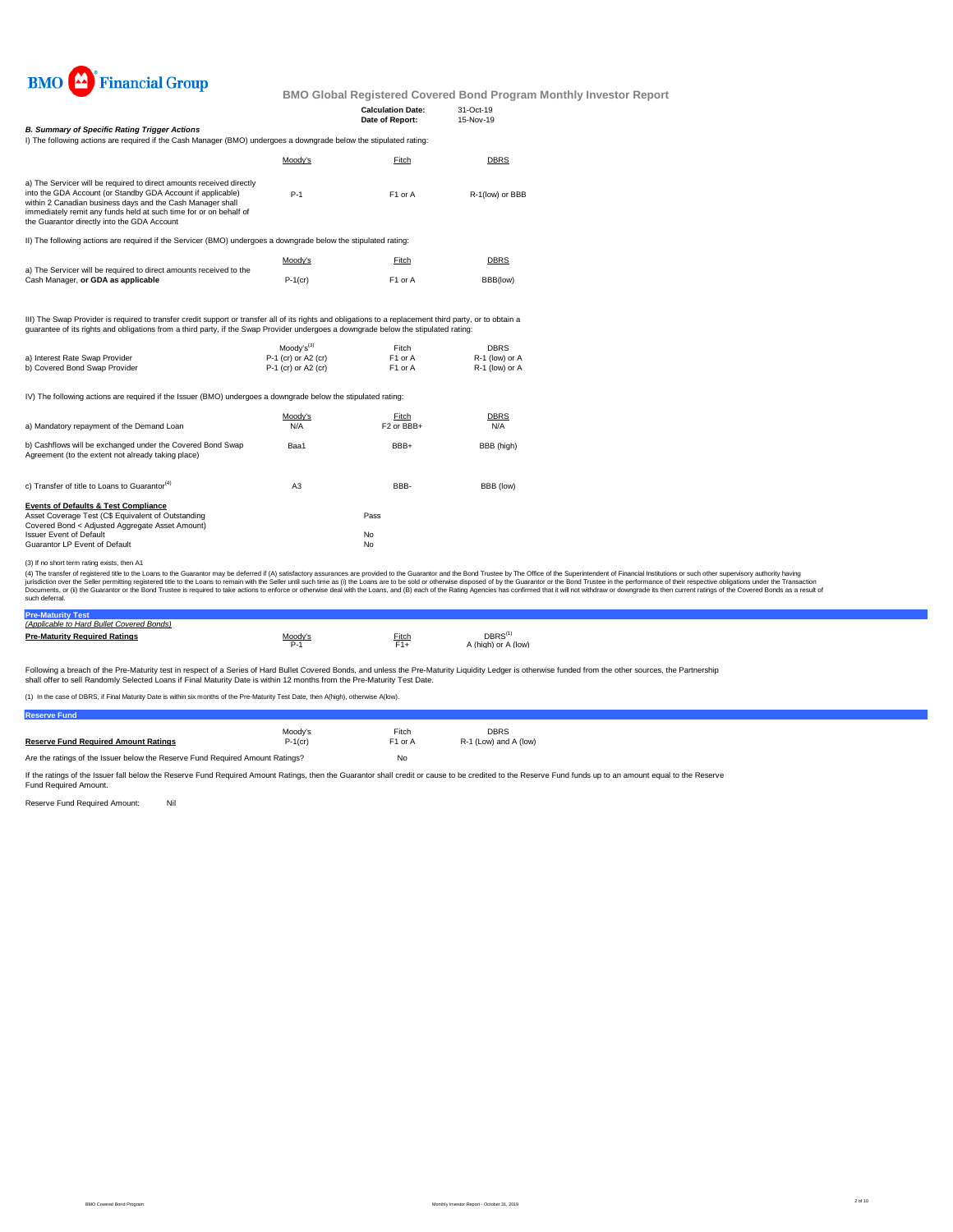

|                                                                                                                                                                                                                              |   | <b>Calculation Date:</b><br>Date of Report:                               | 31-Oct-19<br>15-Nov-19                          |                |                |
|------------------------------------------------------------------------------------------------------------------------------------------------------------------------------------------------------------------------------|---|---------------------------------------------------------------------------|-------------------------------------------------|----------------|----------------|
| <b>Asset Coverage Test</b>                                                                                                                                                                                                   |   |                                                                           |                                                 |                |                |
| <b>C\$ Equivalent of Outstanding Covered Bonds</b>                                                                                                                                                                           |   | 25.439.350.400                                                            |                                                 |                |                |
| $A^{(1)}$ = Lesser of (i) Sum of LTV adjusted outstanding principal balance and (ii) Sum of<br>Asset percentage adjusted outstanding principal balance                                                                       | s | 29,212,252,244                                                            |                                                 | A(i)           | 31,243,050,528 |
| B = Principal receipts not applied                                                                                                                                                                                           |   | $\overline{\phantom{a}}$                                                  |                                                 | A (ii)         | 29,212,252,244 |
| $C =$ Cash capital contributions<br>$D =$ Substitution assets<br>$E =$ (i) Reserve fund balance<br>(ii) Pre - Maturity liquidity ledger balance<br>$F =$ Negative carry factor calculation<br>Total: $A + B + C + D + E - F$ |   | $\blacksquare$<br>$\blacksquare$<br>$\blacksquare$<br>۰<br>29,212,252,244 | Asset Percentage<br>Maximum Asset<br>Percentage | 93.5%<br>95.0% |                |
| <b>Asset Coverage Test Pass/Fail</b>                                                                                                                                                                                         |   | <b>Pass</b>                                                               |                                                 |                |                |
| <b>Regulatory OC Minimum</b>                                                                                                                                                                                                 |   | 103%                                                                      |                                                 |                |                |
| Level of Overcollateralization <sup>(2)</sup>                                                                                                                                                                                |   | 107%                                                                      |                                                 |                |                |

(1) Market Value as determined by adjusting, not less than quarterly, the Original Market Value utilizing the Indexation Methodology (see Appendix for details) for subsequent price developments.

(2) Per Section 4.3.8 of the CMHC Guide, (A) the lesser of (i) the total amount of cover pool collateral and (i)) the amount of cover pool collateral required to collateralize the covered bonds outstanding and ensure the A

| <b>Valuation Calculation</b>                                                                                                                                                                                                                                                                     |                                                                                                              |        |                |
|--------------------------------------------------------------------------------------------------------------------------------------------------------------------------------------------------------------------------------------------------------------------------------------------------|--------------------------------------------------------------------------------------------------------------|--------|----------------|
| <b>Trading Value of Covered Bonds</b>                                                                                                                                                                                                                                                            | 25.766.998.095                                                                                               |        |                |
| A = Lesser of i) Present value of outstanding loan balance of Performing Eligible<br>Loans <sup>(1)</sup> and ii) 80% of Market Value <sup>(2)</sup> of properties securing Performing Eligible Loans,<br>net of adjustments                                                                     | 31.287.284.334                                                                                               | A (i)  | 31.287.284.334 |
| $B =$ Principal receipts up to calculation date not otherwise applied<br>$C =$ Cash capital contributions<br>D = Trading Value of any Substitute Assets<br>$E =$ (i) Reserve Fund Balance, if applicable<br>(ii) Pre - Maturity liquidity ledger balance<br>F = Trading Value of Swap Collateral | $\overline{\phantom{a}}$<br>$\overline{\phantom{a}}$<br>$\overline{\phantom{a}}$<br>$\overline{\phantom{a}}$ | A (ii) | 57.121.878.291 |
| Total: $A + B + C + D + E + F$                                                                                                                                                                                                                                                                   | 31.287.284.334                                                                                               |        |                |
| (1) Precent value of expected future cash flows of Logne using current market interest rates offered to BMO clients. The effective weighted average rate used for discounting is 3,10%                                                                                                           |                                                                                                              |        |                |

(1) Present value of expected future cash flows of Loans using current market interest rates offered to BMO clients. The effective weighted average rate used for discounting is 3.10%<br>(2) Market Value as determined by adjus

| <b>Intercompany Loan Balance</b>       |                                  |                                                        |
|----------------------------------------|----------------------------------|--------------------------------------------------------|
| Guarantee Loan<br>Demand Loan<br>Total |                                  | 27,252,646,358<br>S<br>3,967,282,185<br>31,219,928,543 |
| <b>Cover Pool Losses</b>               |                                  |                                                        |
| Period end                             | <b>Write Off Amounts</b>         | <b>Loss Percentage (Annualized)</b>                    |
| October 31, 2019                       | \$116,476                        | 0.00%                                                  |
| <b>Cover Pool Flow of Funds</b>        |                                  |                                                        |
|                                        | <b>Current Month</b>             | Previous Month                                         |
| <b>Cash Inflows</b>                    |                                  |                                                        |
| Principal receipts                     | 477,633,296                      | 506,853,449                                            |
| Proceeds for sale of Loans             |                                  |                                                        |
| Revenue Receipts                       | 79,140,702                       | 89,854,512                                             |
| Swap Receipts                          | 2,074,318                        | 3,201,144                                              |
| Cash Capital Contribution              |                                  |                                                        |
| Advances of Intercompany Loans         |                                  |                                                        |
| Guarantee Fee                          |                                  |                                                        |
| <b>Cash Outflows</b>                   |                                  |                                                        |
| Swap Payment                           |                                  |                                                        |
| Intercompany Loan interest             | (51, 977, 543)                   | (55, 163, 801)                                         |
| Intercompany Loan principal            | $(477, 633, 296)$ <sup>(1)</sup> | (506.853.449)                                          |
| Intercompany Loan repayment            |                                  |                                                        |
| Mortgage Top-up Settlement             |                                  |                                                        |
| Misc Partnership Expenses              | (40)                             | (43)                                                   |
| Profit Distribution to Partners        |                                  |                                                        |
| Net inflows/(outflows)                 | 29,237,436                       | 37,891,813                                             |
| <b>CALL I</b>                          |                                  |                                                        |

 $(1)$  Includes cash settlement of \$477,633,296 to occur on November 19, 2019.

| <b>Cover Pool - Summary Statistics</b>       |    |                         |               |
|----------------------------------------------|----|-------------------------|---------------|
| Asset Type                                   |    | Mortgages               |               |
| Previous Month Ending Balance                | \$ | 31.761.051.736          |               |
| Aggregate Outstanding Balance                | Ś  | 31.294.477.540          |               |
| Number of Loans                              |    | 117,812                 |               |
| Average Loan Size                            | \$ | 265.631                 |               |
| Number of Primary Borrowers                  |    | 116.312                 |               |
| Number of Properties                         |    | 117.812                 |               |
|                                              |    | Original <sup>(1)</sup> | Indexed $(2)$ |
| Weighted Average Current Loan to Value (LTV) |    | 60.94%                  | 52.36%        |
| Weighted Average Authorized LTV              |    | 69.35%                  | 58.92%        |
| Weighted Average Original LTV                |    | 69.35%                  |               |
| Weighted Average Seasoning                   |    | 24.22 (Months)          |               |
| Weighted Average Coupon                      |    | 2.99%                   |               |
| Weighted Average Original Term               |    | 54.45 (Months)          |               |
| Weighted Average Remaining Term              |    | 30.23 (Months)          |               |
| <b>Substitution Assets</b>                   |    | Nil                     |               |

<sup>(1)</sup> Value as most recently determined or assessed in accordance with the underwriting policies (whether upon origination or renewal of the Eligible Loan or subsequently thereto).<br><sup>(2)</sup> Value as determined by adjusting, n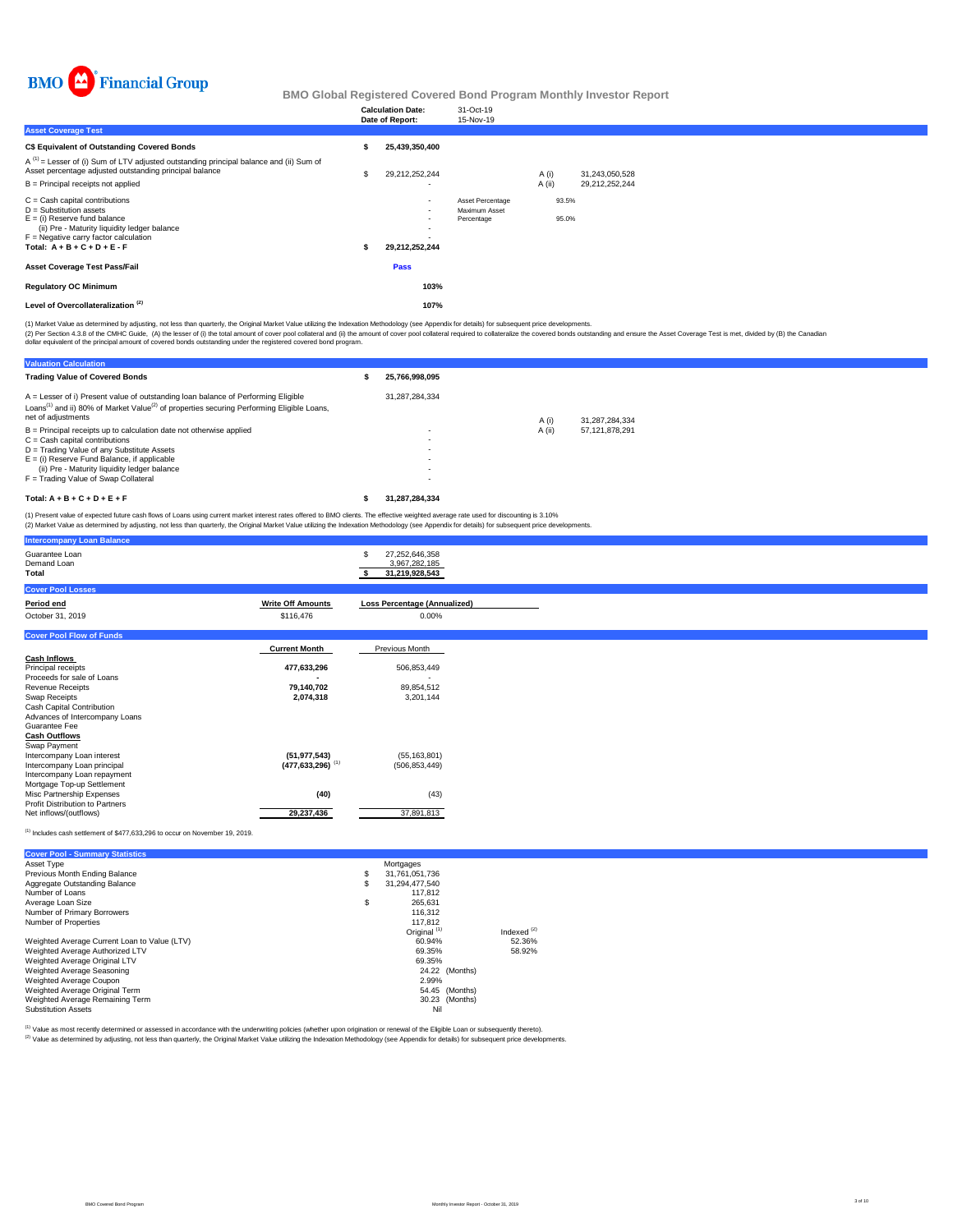

|                                                                                                                                                                                                                                                                                                                             | <b>Calculation Date:</b><br>Date of Report:                                                                                                           | 31-Oct-19<br>15-Nov-19                                                                                                    |                                                                                                                                                                                                                                                                                                                                                  |                                                                                                                           |  |
|-----------------------------------------------------------------------------------------------------------------------------------------------------------------------------------------------------------------------------------------------------------------------------------------------------------------------------|-------------------------------------------------------------------------------------------------------------------------------------------------------|---------------------------------------------------------------------------------------------------------------------------|--------------------------------------------------------------------------------------------------------------------------------------------------------------------------------------------------------------------------------------------------------------------------------------------------------------------------------------------------|---------------------------------------------------------------------------------------------------------------------------|--|
| <b>Cover Pool - Delinquency Distribution</b>                                                                                                                                                                                                                                                                                |                                                                                                                                                       |                                                                                                                           |                                                                                                                                                                                                                                                                                                                                                  |                                                                                                                           |  |
| <b>Aging Summary</b><br>Current and less than 30 days past due<br>30 - 59 days past due<br>60 - 89 days past due<br>90 or more days past due<br><b>Grand Total</b>                                                                                                                                                          | Number of Loans<br>117,109<br>309<br>141<br>253<br>117,812                                                                                            | Percentage<br>99.40<br>0.26<br>0.12<br>0.21<br>100.00                                                                     | <b>Principal Balance</b><br>\$<br>31,121,422,054<br>\$<br>85,897,383<br>\$<br>35,731,092<br>\$<br>51,427,011<br>\$<br>31,294,477,540                                                                                                                                                                                                             | Percentage<br>99.45<br>0.27<br>0.11<br>0.16<br>100.00                                                                     |  |
|                                                                                                                                                                                                                                                                                                                             |                                                                                                                                                       |                                                                                                                           |                                                                                                                                                                                                                                                                                                                                                  |                                                                                                                           |  |
| <b>Cover Pool - Provincial Distribution</b>                                                                                                                                                                                                                                                                                 |                                                                                                                                                       |                                                                                                                           |                                                                                                                                                                                                                                                                                                                                                  |                                                                                                                           |  |
| <b>Province</b><br>Alberta<br><b>British Columbia</b><br>Manitoba<br>New Brunswick<br>Newfoundland                                                                                                                                                                                                                          | <b>Number of Loans</b><br>14,024<br>17,519<br>1,671<br>1,895<br>3,239                                                                                 | Percentage<br>11.90<br>14.87<br>1.42<br>1.61<br>2.75                                                                      | <b>Principal Balance</b><br>\$<br>3,457,737,126<br>\$<br>6,062,839,950<br>\$<br>296,394,157<br>\$<br>240,229,361<br>\$<br>515,454,506                                                                                                                                                                                                            | Percentage<br>11.05<br>19.37<br>0.95<br>0.77<br>1.65                                                                      |  |
| Northwest Territories & Nunavut<br>Nova Scotia<br>Ontario<br>Prince Edward Island<br>Quebec<br>Saskatchewan<br><b>Yukon Territories</b><br><b>Grand Total</b>                                                                                                                                                               | 92<br>3,556<br>54,099<br>607<br>18,787<br>2,235<br>88<br>117,812                                                                                      | 0.08<br>3.02<br>45.92<br>0.52<br>15.95<br>1.90<br>0.07<br>100.00                                                          | \$<br>17,725,788<br>\$<br>594,013,994<br>s<br>15,912,763,194<br>\$<br>88,605,576<br>\$<br>3,654,123,531<br>\$<br>437,448,501<br>\$<br>17,141,855<br>$\overline{\mathbf{s}}$<br>31,294,477,540                                                                                                                                                    | 0.06<br>1.90<br>50.85<br>0.28<br>11.68<br>1.40<br>0.05<br>100.00                                                          |  |
|                                                                                                                                                                                                                                                                                                                             |                                                                                                                                                       |                                                                                                                           |                                                                                                                                                                                                                                                                                                                                                  |                                                                                                                           |  |
| <b>Cover Pool - Credit Score Distribution</b>                                                                                                                                                                                                                                                                               |                                                                                                                                                       |                                                                                                                           |                                                                                                                                                                                                                                                                                                                                                  |                                                                                                                           |  |
| <b>Credit Score</b><br>Score Unavailable<br>Less than 600<br>$600 - 650$<br>651 - 700<br>701 - 750<br>751 - 800<br>801 and Above<br><b>Grand Total</b><br><b>Cover Pool - Rate Type Distribution</b><br><b>Rate Type</b><br>Fixed<br>Variable<br><b>Grand Total</b><br><b>Cover Pool - Mortgage Asset Type Distribution</b> | Number of Loans<br>1,158<br>1,887<br>3,548<br>8,735<br>16,216<br>20,675<br>65,593<br>117,812<br><b>Number of Loans</b><br>94,589<br>23,223<br>117,812 | Percentage<br>0.98<br>1.60<br>3.01<br>7.41<br>13.76<br>17.55<br>55.68<br>100.00<br>Percentage<br>80.29<br>19.71<br>100.00 | <b>Principal Balance</b><br>\$<br>237,539,724<br>\$<br>422.606.016<br>\$<br>919,820,794<br>\$<br>2,323,949,310<br>\$<br>4,507,283,935<br>\$<br>5,889,948,831<br>\$<br>16,993,328,931<br>$\overline{\mathbf{s}}$<br>31,294,477,540<br><b>Principal Balance</b><br>\$<br>24,089,760,758<br>$\mathfrak{s}$<br>7,204,716,781<br>\$<br>31,294,477,540 | Percentage<br>0.76<br>1.35<br>2.94<br>7.43<br>14.40<br>18.82<br>54.30<br>100.00<br>Percentage<br>76.98<br>23.02<br>100.00 |  |
| <b>Mortgage Asset Type</b>                                                                                                                                                                                                                                                                                                  | Number of Loans                                                                                                                                       | Percentage                                                                                                                | <b>Principal Balance</b>                                                                                                                                                                                                                                                                                                                         | Percentage                                                                                                                |  |
| <b>Conventional Amortizing Mortgages</b><br><b>Grand Total</b>                                                                                                                                                                                                                                                              | 117,812<br>117,812                                                                                                                                    | 100.00<br>100.00                                                                                                          | \$<br>31,294,477,540<br>31,294,477,540<br>\$                                                                                                                                                                                                                                                                                                     | 100.00<br>100.00                                                                                                          |  |
| <b>Cover Pool - Occupancy Type Distribution</b>                                                                                                                                                                                                                                                                             |                                                                                                                                                       |                                                                                                                           |                                                                                                                                                                                                                                                                                                                                                  |                                                                                                                           |  |
| <b>Occupancy Type</b><br>Owner Occupied<br>Non-Owner Occupied<br><b>Grand Total</b>                                                                                                                                                                                                                                         | Number of Loans<br>91,668<br>26,144<br>117,812                                                                                                        | Percentage<br>77.81<br>22.19<br>100.00                                                                                    | <b>Principal Balance</b><br>\$<br>25,490,584,706<br>5,803,892,833<br>\$<br>\$<br>31,294,477,540                                                                                                                                                                                                                                                  | Percentage<br>81.45<br>18.55<br>100.00                                                                                    |  |
| <b>Cover Pool - Mortgage Rate Distribution</b>                                                                                                                                                                                                                                                                              |                                                                                                                                                       |                                                                                                                           |                                                                                                                                                                                                                                                                                                                                                  |                                                                                                                           |  |
| Mortgage Rate (%)<br>Less than 1.00<br>$1.00 - 3.99$<br>$4.00 - 4.49$<br>$4.50 - 4.99$<br>$5.00 - 5.49$<br>$5.50 - 5.99$                                                                                                                                                                                                    | <b>Number of Loans</b><br>116,089<br>299<br>243<br>829<br>$\overline{\phantom{a}}$                                                                    | Percentage<br>0.00<br>98.54<br>0.25<br>0.21<br>0.70<br>0.00                                                               | <b>Principal Balance</b><br>\$<br>712,285<br>\$<br>30,968,089,625<br>\$<br>58,704,337<br>\$<br>46,603,711<br>\$<br>155,890,657<br>368,690<br>\$                                                                                                                                                                                                  | Percentage<br>0.00<br>98.96<br>0.19<br>0.15<br>0.50<br>0.00                                                               |  |

6.00 - 6.49 - - \$ - - 6.50 - 6.99 2 0.00 \$ 117,679 0.00 7.00 - 7.49 344 0.29 \$ 63,990,555 0.20 7.50 - 7.99 - - \$ - - 8.00 and Above  $\sim$  -  $\sim$  -  $\sim$  -  $\sim$  -  $\sim$  -  $\sim$  -  $\sim$  -  $\sim$  -  $\sim$  -  $\sim$  -  $\sim$  -  $\sim$  -  $\sim$  -  $\sim$  -  $\sim$  -  $\sim$  -  $\sim$  -  $\sim$  -  $\sim$  -  $\sim$  -  $\sim$  -  $\sim$  -  $\sim$  -  $\sim$  -  $\sim$  -  $\sim$  -  $\sim$  -  $\sim$  -  $\sim$  -  $\sim$ **Grand Total 117,812 100.00 \$ 31,294,477,540 100.00**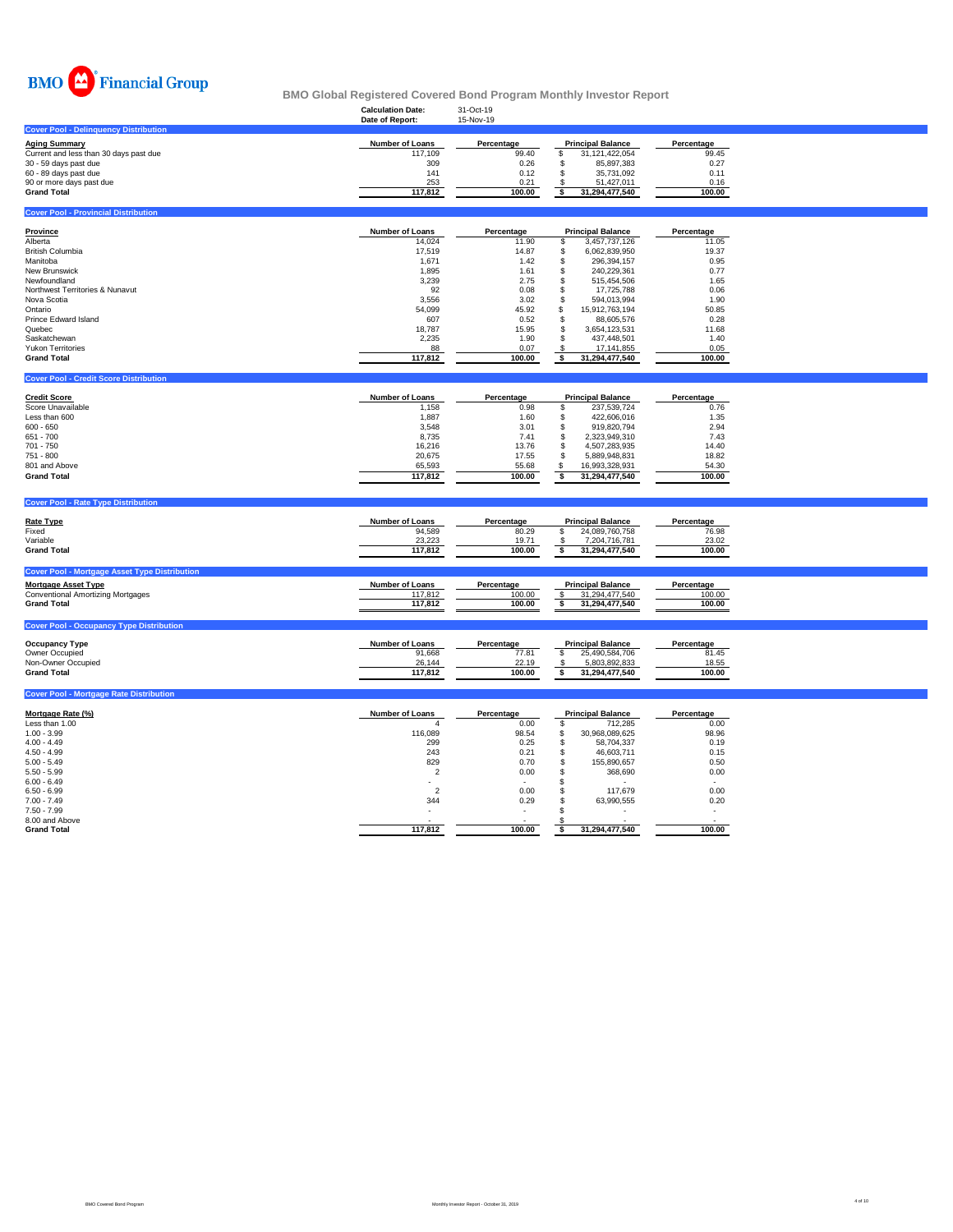

### **Calculation Date:**<br>Date of Benert: **BMO Global Registered Covered Bond Program Monthly Investor Report**

|                                                      | <b>Calculation Date:</b><br>Date of Report: | 31-Oct-19<br>15-Nov-19 |   |                          |            |
|------------------------------------------------------|---------------------------------------------|------------------------|---|--------------------------|------------|
| Cover Pool - Indexed LTV Distribution <sup>(1)</sup> |                                             |                        |   |                          |            |
| Indexed LTV (%)                                      | <b>Number of Loans</b>                      | Percentage             |   | <b>Principal Balance</b> | Percentage |
| 20.00 and Below                                      | 12,714                                      | 10.79                  | ъ | 1,090,255,330            | 3.48       |
| 20.01 - 25.00                                        | 4.815                                       | 4.09                   |   | 815.639.190              | 2.61       |
| 25.01 - 30.00                                        | 5,813                                       | 4.93                   |   | 1,246,402,611            | 3.98       |
| 30.01 - 35.00                                        | 7,835                                       | 6.65                   |   | 2,032,524,256            | 6.49       |
| 35.01 - 40.00                                        | 9,430                                       | 8.00                   |   | 2,509,175,933            | 8.02       |
| 40.01 - 45.00                                        | 10,742                                      | 9.12                   |   | 2,835,597,162            | 9.06       |
| 45.01 - 50.00                                        | 10.284                                      | 8.73                   | S | 2.910.071.101            | 9.30       |
| 50.01 - 55.00                                        | 10,435                                      | 8.86                   |   | 3,001,985,326            | 9.59       |
| 55.01 - 60.00                                        | 9,798                                       | 8.32                   |   | 2,920,190,526            | 9.33       |
| 60.01 - 65.00                                        | 10,753                                      | 9.13                   |   | 3,344,120,064            | 10.69      |
| 65.01 - 70.00                                        | 9,336                                       | 7.92                   |   | 3,008,949,632            | 9.61       |
| 70.01 - 75.00                                        | 10,765                                      | 9.14                   |   | 3,721,516,630            | 11.89      |
| 75.01 - 80.00                                        | 5,092                                       | 4.32                   |   | 1,858,049,779            | 5.94       |
| 80.01 and Above                                      |                                             | $\blacksquare$         |   |                          |            |
| <b>Grand Total</b>                                   | 117,812                                     | 100.00                 |   | 31,294,477,540           | 100.00     |

<sup>(1)</sup> Value as determined by adjusting, not less than quarterly, the Original Market Value utilizing the Indexation Methodology (see Appendix for details) for subsequent price developments.

| <b>Cover Pool - Remaining Term Distribution</b> |                        |            |                          |            |
|-------------------------------------------------|------------------------|------------|--------------------------|------------|
| <b>Months to Maturity</b>                       | <b>Number of Loans</b> | Percentage | <b>Principal Balance</b> | Percentage |
| Less than 12.00                                 | 19.440                 | 16.50      | 4.608.481.550            | 14.73      |
| 12.00 - 23.99                                   | 25,060                 | 21.27      | 6.021.333.659            | 19.24      |
| 24.00 - 35.99                                   | 31.805                 | 27.00      | 8.366.897.874            | 26.74      |
| $36.00 - 47.99$                                 | 29.122                 | 24.72      | 8.842.201.819            | 28.25      |
| 48.00 - 59.99                                   | 10.780                 | 9.15       | 3.048.804.877            | 9.74       |
| $60.00 - 71.99$                                 | 1.389                  | 1.18       | 361.900.637              | 1.16       |
| 72.00 - 83.99                                   | 64                     | 0.05       | 11,809,113               | 0.04       |
| 84.00 - 119.99                                  | 151                    | 0.13       | 32.765.813               | 0.10       |
| 120,00 and above                                |                        | 0.00       | 282.198                  | 0.00       |
| <b>Grand Total</b>                              | 117,812                | 100.00     | 31,294,477,540           | 100.00     |

| <b>Remaining Principal Balance (C\$)</b> | <b>Number of Loans</b> | Percentage |     | <b>Principal Balance</b> | Percentage |  |  |
|------------------------------------------|------------------------|------------|-----|--------------------------|------------|--|--|
| 99,999 and Below                         | 19.760                 | 16.77      | \$. | 1,208,424,754            | 3.86       |  |  |
| 100.000 - 199.999                        | 34,917                 | 29.64      | S   | 5.270.081.795            | 16.84      |  |  |
| 200.000 - 299.999                        | 27.177                 | 23.07      | ж   | 6.693.336.625            | 21.39      |  |  |
| 300,000 - 399,999                        | 15,102                 | 12.82      | S   | 5,210,490,768            | 16.65      |  |  |
| 400.000 - 499.999                        | 8,671                  | 7.36       |     | 3.866.758.970            | 12.36      |  |  |
| 500.000 - 599.999                        | 4.639                  | 3.94       |     | 2,526,253,661            | 8.07       |  |  |
| 600.000 - 699.999                        | 2,715                  | 2.30       | S   | 1,752,050,565            | 5.60       |  |  |
| 700.000 - 799.999                        | 1,541                  | 1.31       |     | 1,150,339,190            | 3.68       |  |  |
| 800.000 - 899.999                        | 981                    | 0.83       |     | 830.973.874              | 2.66       |  |  |
| 900.000 - 999.999                        | 712                    | 0.60       |     | 673,420,192              | 2.15       |  |  |
| 1.000.000 - 1.499.999                    | 1.274                  | 1.08       |     | 1.512.448.649            | 4.83       |  |  |
| 1.500.000 - 2.000.000                    | 241                    | 0.20       |     | 408,906,346              | 1.31       |  |  |
| 2,000,000 - 3,000,000                    | 82                     | 0.07       |     | 190,992,152              | 0.61       |  |  |
| 3,000,000 and Above                      |                        |            |     |                          |            |  |  |
|                                          | 117,812                | 100.00     |     | 31,294,477,540           | 100.00     |  |  |

| <b>Property Type</b> | <b>Number of Loans</b> | Percentage | <b>Principal Balance</b> | Percentage |
|----------------------|------------------------|------------|--------------------------|------------|
| Condominium          | 23.743                 | 20.15      | 4.892.941.395            | 15.64      |
| Multi-Residential    | 5,848                  | 4.96       | 1.477.631.570            | 4.72       |
| Single Family        | 79.097                 | 67.14      | 22.476.660.318           | 71.82      |
| Townhouse            | 9.124                  | 7.74       | 2.447.244.257            | 7.82       |
| <b>Grand Total</b>   | 117.812                | 100.00     | 31.294.477.540           | 100.00     |

*Note: Percentages and totals in the above tables may not add exactly due to rounding.*

|          |                 | <b>Aging Summary</b>               |               |               |            |  |               |  |               |  |               |  |  |
|----------|-----------------|------------------------------------|---------------|---------------|------------|--|---------------|--|---------------|--|---------------|--|--|
|          |                 | <b>Current and</b><br>less than 30 |               | 30 to 59      |            |  | 60 to 89      |  | 90 or more    |  |               |  |  |
| Province | Indexed LTV (%) |                                    | days past due | days past due |            |  | days past due |  | days past due |  | Total         |  |  |
| Alberta  | 20.00 and Below |                                    | 74,138,015    |               | 173,432    |  |               |  | 57,203        |  | 74,368,649    |  |  |
|          | $20.01 - 25$    |                                    | 54.790.435    |               |            |  | 51.945        |  | 336.678       |  | 55.179.057    |  |  |
|          | $25.01 - 30$    |                                    | 72.196.304    |               | 286.332    |  | 158.493       |  | 53,331        |  | 72.694.460    |  |  |
|          | $30.01 - 35$    |                                    | 98.980.367    |               | 345.987    |  | 94.564        |  | 976.622       |  | 100,397,540   |  |  |
|          | $35.01 - 40$    |                                    | 145.656.104   |               | 114,209    |  | 157.742       |  | 327.155       |  | 147.350.115   |  |  |
|          | $40.01 - 45$    |                                    | 173.214.188   |               |            |  | 265.737       |  | 1.007.390     |  | 174.487.315   |  |  |
|          | $45.01 - 50$    |                                    | 214,777,666   |               | 1.766.918  |  |               |  | 635.933       |  | 217.180.517   |  |  |
|          | $50.01 - 55$    |                                    | 306.118.151   |               | 1.381.104  |  | 437.216       |  | 1.298.192     |  | 309.234.663   |  |  |
|          | $55.01 - 60$    |                                    | 371.174.208   |               | 1,046,995  |  | 805,536       |  | 1,428,637     |  | 374,455,375   |  |  |
|          | $60.01 - 65$    |                                    | 380.086.556   |               | 548.720    |  | 776.322       |  | 1.064.246     |  | 382.475.845   |  |  |
|          | $65.01 - 70$    |                                    | 423.619.167   |               | 631.550    |  | 250.553       |  | 2.369.211     |  | 426.870.481   |  |  |
|          | $70.01 - 75$    |                                    | 653.958.288   |               | 3.569.310  |  | 293.764       |  | 1.409.641     |  | 659,231,003   |  |  |
|          | $75.01 - 80$    |                                    | 460.989.672   | ă.            | 1.911.441  |  |               |  | 910,992       |  | 463,812,105   |  |  |
|          | 80.01 and Above |                                    |               |               |            |  |               |  |               |  |               |  |  |
|          |                 |                                    | 3,429,699,123 |               | 12,870,902 |  | 3,291,871     |  | 11.875.229    |  | 3,457,737,126 |  |  |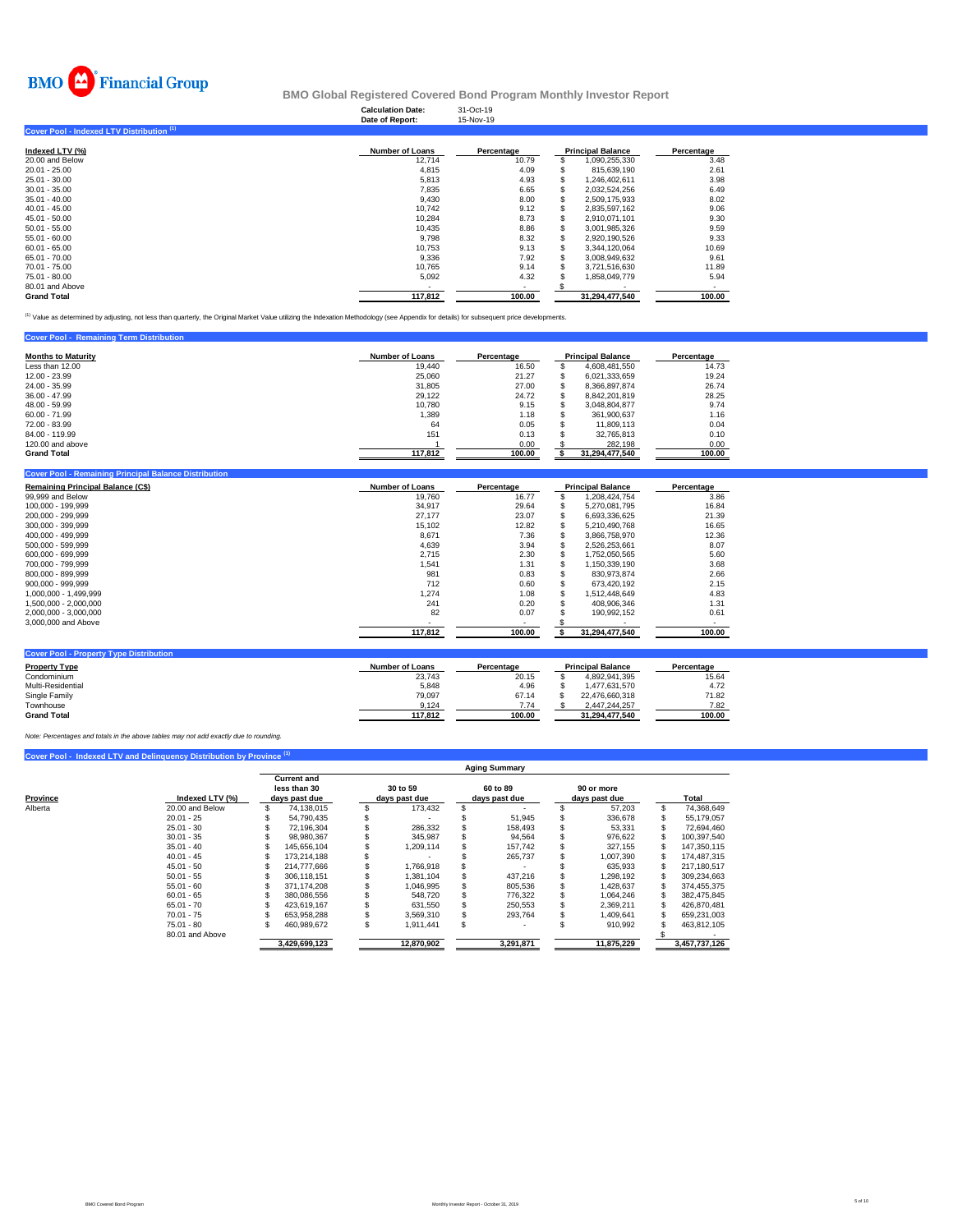

**Calculation Date:** 31-Oct-19 **Date of Report:** 15-Nov-19

|                  |                                 | <b>Aging Summary</b>                                |                                  |                           |                                |                                          |  |  |  |  |  |  |  |  |
|------------------|---------------------------------|-----------------------------------------------------|----------------------------------|---------------------------|--------------------------------|------------------------------------------|--|--|--|--|--|--|--|--|
| Province         | Indexed LTV (%)                 | <b>Current and</b><br>less than 30<br>days past due | 30 to 59<br>days past due        | 60 to 89<br>days past due | 90 or more<br>days past due    | Total                                    |  |  |  |  |  |  |  |  |
| British Columbia | 20.00 and Below                 | \$<br>320,783,020                                   | \$<br>462,805                    | \$<br>288,992             | \$<br>224,343                  | \$<br>321,759,159                        |  |  |  |  |  |  |  |  |
|                  | $20.01 - 25$                    | \$<br>244,189,162                                   | \$<br>809,242                    | \$<br>1,070,294           | \$<br>1,792,923                | \$<br>247,861,621                        |  |  |  |  |  |  |  |  |
|                  | $25.01 - 30$                    | \$<br>427,486,954                                   | S                                | $\,$                      | 677,903<br>\$                  | \$<br>428, 164, 857                      |  |  |  |  |  |  |  |  |
|                  | $30.01 - 35$                    | \$<br>682,888,630                                   | \$<br>1,420,505                  | \$<br>2,163,892           | \$<br>1,236,382                | \$<br>687,709,409                        |  |  |  |  |  |  |  |  |
|                  | $35.01 - 40$                    | \$<br>673,733,117                                   | \$<br>2,676,997                  | \$<br>2,410,329           | \$<br>1,470,998                | \$<br>680,291,441                        |  |  |  |  |  |  |  |  |
|                  | $40.01 - 45$                    | \$<br>567,777,964                                   | \$<br>1,625,541                  | \$<br>1,894,484           | \$                             | 571,297,989<br>S                         |  |  |  |  |  |  |  |  |
|                  | $45.01 - 50$                    | \$<br>487,618,274                                   | \$<br>1,112,058                  | \$<br>43,655              | 441,388<br>\$                  | 489,215,375<br>\$                        |  |  |  |  |  |  |  |  |
|                  | $50.01 - 55$                    | \$<br>506,716,312                                   | \$<br>1,123,908                  | \$<br>216,600             | \$<br>891,175                  | \$<br>508,947,996                        |  |  |  |  |  |  |  |  |
|                  | $55.01 - 60$                    | \$<br>402,058,695                                   | \$<br>350,532                    | \$                        | \$<br>599,049                  | \$<br>403,008,276                        |  |  |  |  |  |  |  |  |
|                  | $60.01 - 65$                    | \$<br>422,538,208                                   | \$<br>620,766                    | $\,$                      | \$<br>832,034                  | \$<br>423,991,008                        |  |  |  |  |  |  |  |  |
|                  | $65.01 - 70$                    | \$<br>436,670,216                                   | \$<br>600,178                    | \$                        | \$                             | \$<br>437,270,394                        |  |  |  |  |  |  |  |  |
|                  | $70.01 - 75$                    | \$<br>442,081,878                                   | \$<br>563,630                    | \$<br>343,306             | \$                             | \$<br>442,988,814                        |  |  |  |  |  |  |  |  |
|                  | $75.01 - 80$<br>80.01 and Above | \$<br>419,703,346                                   | \$                               | \$<br>630,266             | \$                             | \$<br>420,333,612<br>\$                  |  |  |  |  |  |  |  |  |
|                  |                                 | 6,034,245,776                                       | 11,366,162                       | 9,061,818                 | 8,166,194                      | 6,062,839,950                            |  |  |  |  |  |  |  |  |
|                  |                                 |                                                     |                                  | <b>Aging Summary</b>      |                                |                                          |  |  |  |  |  |  |  |  |
|                  |                                 | <b>Current and</b><br>less than 30                  | 30 to 59                         | 60 to 89                  | 90 or more                     |                                          |  |  |  |  |  |  |  |  |
| Province         | Indexed LTV (%)                 | days past due                                       | days past due                    | days past due             | days past due                  | Total                                    |  |  |  |  |  |  |  |  |
| Manitoba         | 20.00 and Below                 | \$<br>6,395,076                                     | \$                               | \$                        | \$<br>$\mathbf{1}$             | \$<br>6,395,077                          |  |  |  |  |  |  |  |  |
|                  | $20.01 - 25$                    | \$<br>4,544,060                                     | \$                               | $\,$                      | \$                             | 4,544,060<br>\$                          |  |  |  |  |  |  |  |  |
|                  | $25.01 - 30$                    | \$<br>5,041,055                                     | \$                               | \$                        | \$                             | \$<br>5,041,055                          |  |  |  |  |  |  |  |  |
|                  | $30.01 - 35$                    | \$<br>9,217,563                                     | S                                | \$                        | \$                             | \$<br>9,217,563                          |  |  |  |  |  |  |  |  |
|                  | $35.01 - 40$                    | \$<br>8,558,052                                     | \$                               | \$                        | \$                             | \$<br>8,558,052                          |  |  |  |  |  |  |  |  |
|                  | $40.01 - 45$                    | \$<br>16,632,715                                    | S                                | $\ddot{\$}$               | \$                             | \$<br>16,632,715                         |  |  |  |  |  |  |  |  |
|                  | $45.01 - 50$                    | \$<br>22,861,655                                    | S                                | \$<br>212,242             | \$                             | \$<br>23,073,897                         |  |  |  |  |  |  |  |  |
|                  | $50.01 - 55$                    | \$<br>24,904,658                                    | S                                | \$                        | \$                             | \$<br>24,904,658                         |  |  |  |  |  |  |  |  |
|                  | $55.01 - 60$                    | \$<br>24,217,001                                    | \$                               | \$                        | 126,010<br>S                   | \$<br>24,343,010                         |  |  |  |  |  |  |  |  |
|                  | $60.01 - 65$                    | \$<br>38,296,423                                    | \$<br>225,660                    | $\,$                      | \$                             | 38,522,083<br>\$                         |  |  |  |  |  |  |  |  |
|                  | $65.01 - 70$                    | \$<br>47.765.520                                    | \$<br>164,739                    | \$<br>171,397             | 156,260<br>\$                  | \$<br>48,257,915                         |  |  |  |  |  |  |  |  |
|                  | $70.01 - 75$                    | \$<br>56,746,008                                    | \$                               | \$                        | S                              | \$<br>56,746,008                         |  |  |  |  |  |  |  |  |
|                  | 75.01 - 80                      | \$<br>29,947,595                                    | \$<br>210,469                    | \$                        | \$                             | \$<br>30,158,064                         |  |  |  |  |  |  |  |  |
|                  | 80.01 and Above                 | 295,127,381                                         | 600,867                          | 383,638                   | 282,271                        | S<br>296,394,157                         |  |  |  |  |  |  |  |  |
|                  |                                 |                                                     |                                  | <b>Aging Summary</b>      |                                |                                          |  |  |  |  |  |  |  |  |
|                  |                                 | <b>Current and</b>                                  |                                  |                           |                                |                                          |  |  |  |  |  |  |  |  |
|                  |                                 | less than 30                                        | 30 to 59                         | 60 to 89                  | 90 or more                     |                                          |  |  |  |  |  |  |  |  |
| Province         | Indexed LTV (%)                 | days past due                                       | days past due                    | days past due             | days past due                  | Total                                    |  |  |  |  |  |  |  |  |
| New Brunswick    | 20.00 and Below<br>$20.01 - 25$ | \$<br>6,788,498<br>\$<br>4,098,898                  | \$<br>\$                         | \$<br>$\,$                | \$<br>19,719<br>\$<br>70,078   | 6,808,217<br>\$<br>\$<br>4,168,976       |  |  |  |  |  |  |  |  |
|                  | $25.01 - 30$                    | \$<br>4,656,212                                     | S                                | $\,$                      | \$<br>50,197                   | \$<br>4,706,409                          |  |  |  |  |  |  |  |  |
|                  | $30.01 - 35$                    | \$<br>9,844,671                                     | \$                               | \$                        | \$                             | \$<br>9,844,671                          |  |  |  |  |  |  |  |  |
|                  | $35.01 - 40$                    | \$<br>17,444,248                                    | \$                               | \$                        | \$                             | \$<br>17,444,248                         |  |  |  |  |  |  |  |  |
|                  | $40.01 - 45$                    | \$<br>24,465,699                                    | \$<br>234,267                    | \$<br>54,733              | \$                             | 24,754,699<br>\$                         |  |  |  |  |  |  |  |  |
|                  | $45.01 - 50$                    | \$<br>23,834,557                                    | S<br>43,219                      | \$                        | \$<br>282,949                  | \$<br>24,160,725                         |  |  |  |  |  |  |  |  |
|                  | $50.01 - 55$                    | \$<br>20,846,576                                    | \$                               | \$                        | \$<br>106,389                  | \$<br>20,952,965                         |  |  |  |  |  |  |  |  |
|                  | $55.01 - 60$                    | \$<br>20,282,906                                    | \$<br>343,639                    | \$                        | \$                             | \$<br>20,626,545                         |  |  |  |  |  |  |  |  |
|                  | $60.01 - 65$                    | \$<br>28,124,609                                    | S<br>171,892                     | $$\mathbb{S}$$            | \$<br>80,922                   | \$<br>28,377,423                         |  |  |  |  |  |  |  |  |
|                  | $65.01 - 70$                    | \$<br>26,834,779                                    | \$                               | \$                        | \$                             | \$<br>26,834,779                         |  |  |  |  |  |  |  |  |
|                  | $70.01 - 75$                    | \$<br>32,284,616                                    | \$                               | \$                        | 71,079<br>\$                   | \$<br>32,355,695                         |  |  |  |  |  |  |  |  |
|                  | $75.01 - 80$                    | S<br>19,194,009                                     | \$                               | \$                        | \$                             | \$.<br>19,194,009                        |  |  |  |  |  |  |  |  |
|                  | 80.01 and Above                 | 238,700,277                                         | 793,017                          | 54,733                    | 681,334                        | 240,229,361                              |  |  |  |  |  |  |  |  |
|                  |                                 |                                                     |                                  | <b>Aging Summary</b>      |                                |                                          |  |  |  |  |  |  |  |  |
|                  |                                 | <b>Current and</b>                                  |                                  |                           |                                |                                          |  |  |  |  |  |  |  |  |
|                  |                                 | less than 30                                        | 30 to 59                         | 60 to 89                  | 90 or more                     |                                          |  |  |  |  |  |  |  |  |
| Province         | Indexed LTV (%)                 | days past due                                       | days past due                    | days past due             | days past due<br>S             | Total<br>9,059,318<br>\$                 |  |  |  |  |  |  |  |  |
| Newfoundland     | 20.00 and Below<br>$20.01 - 25$ | \$<br>8,670,729<br>7,208,657                        | \$<br>312,493                    | \$                        | 76,097                         |                                          |  |  |  |  |  |  |  |  |
|                  | $25.01 - 30$                    | \$<br>11,877,365                                    | $\ddot{\$}$<br>252,915<br>92,584 | \$                        | \$<br>91,973<br>\$             | \$<br>7,553,546<br>11,969,949            |  |  |  |  |  |  |  |  |
|                  | $30.01 - 35$                    | \$<br>\$<br>18,057,972                              | \$<br>\$<br>133,502              | \$<br>\$                  | \$<br>199,810                  | \$<br>\$<br>18,391,285                   |  |  |  |  |  |  |  |  |
|                  | $35.01 - 40$                    | \$<br>30,746,056                                    | \$<br>293,171                    | \$                        | \$<br>167,189                  | \$<br>31,206,416                         |  |  |  |  |  |  |  |  |
|                  | $40.01 - 45$                    | \$<br>60,904,237                                    | \$<br>1,098,097                  | \$<br>273,888             | \$<br>1,019,401                | S<br>63,295,623                          |  |  |  |  |  |  |  |  |
|                  | $45.01 - 50$                    | \$<br>71,787,701                                    | \$<br>1,900,432                  | \$<br>1,331,887           | 2,086,581<br>\$                | 77,106,601<br>\$                         |  |  |  |  |  |  |  |  |
|                  | $50.01 - 55$                    | \$<br>58,293,604                                    | \$<br>243,139                    | \$<br>315,089             | \$<br>119,684                  | \$<br>58,971,516                         |  |  |  |  |  |  |  |  |
|                  | $55.01 - 60$                    |                                                     |                                  | \$                        |                                |                                          |  |  |  |  |  |  |  |  |
|                  | $60.01 - 65$                    | \$<br>48,148,516<br>\$<br>52,630,290                | \$<br>658,593<br>\$<br>44,056    | 258,615<br>\$<br>371,967  | 126,755<br>\$<br>\$<br>116,408 | \$<br>49, 192, 478<br>\$<br>53, 162, 720 |  |  |  |  |  |  |  |  |
|                  | $65.01 - 70$                    | Ŝ<br>41,956,715                                     | \$                               | \$<br>110,685             | \$<br>536,200                  | \$<br>42,603,600                         |  |  |  |  |  |  |  |  |
|                  | $70.01 - 75$                    | 57,640,054                                          |                                  |                           |                                | \$                                       |  |  |  |  |  |  |  |  |
|                  | 75.01 - 80                      | \$<br>\$                                            | \$<br>\$<br>139,406              | \$<br>\$                  | \$<br>800,227<br>\$            | 58,440,281<br>\$<br>34,501,173           |  |  |  |  |  |  |  |  |
|                  | 80.01 and Above                 | 34,361,767                                          |                                  |                           |                                | \$.                                      |  |  |  |  |  |  |  |  |
|                  |                                 | 502,283,664                                         | 5,168,387                        | 2,662,131                 | 5,340,324                      | 515,454,506                              |  |  |  |  |  |  |  |  |
|                  |                                 |                                                     |                                  |                           |                                |                                          |  |  |  |  |  |  |  |  |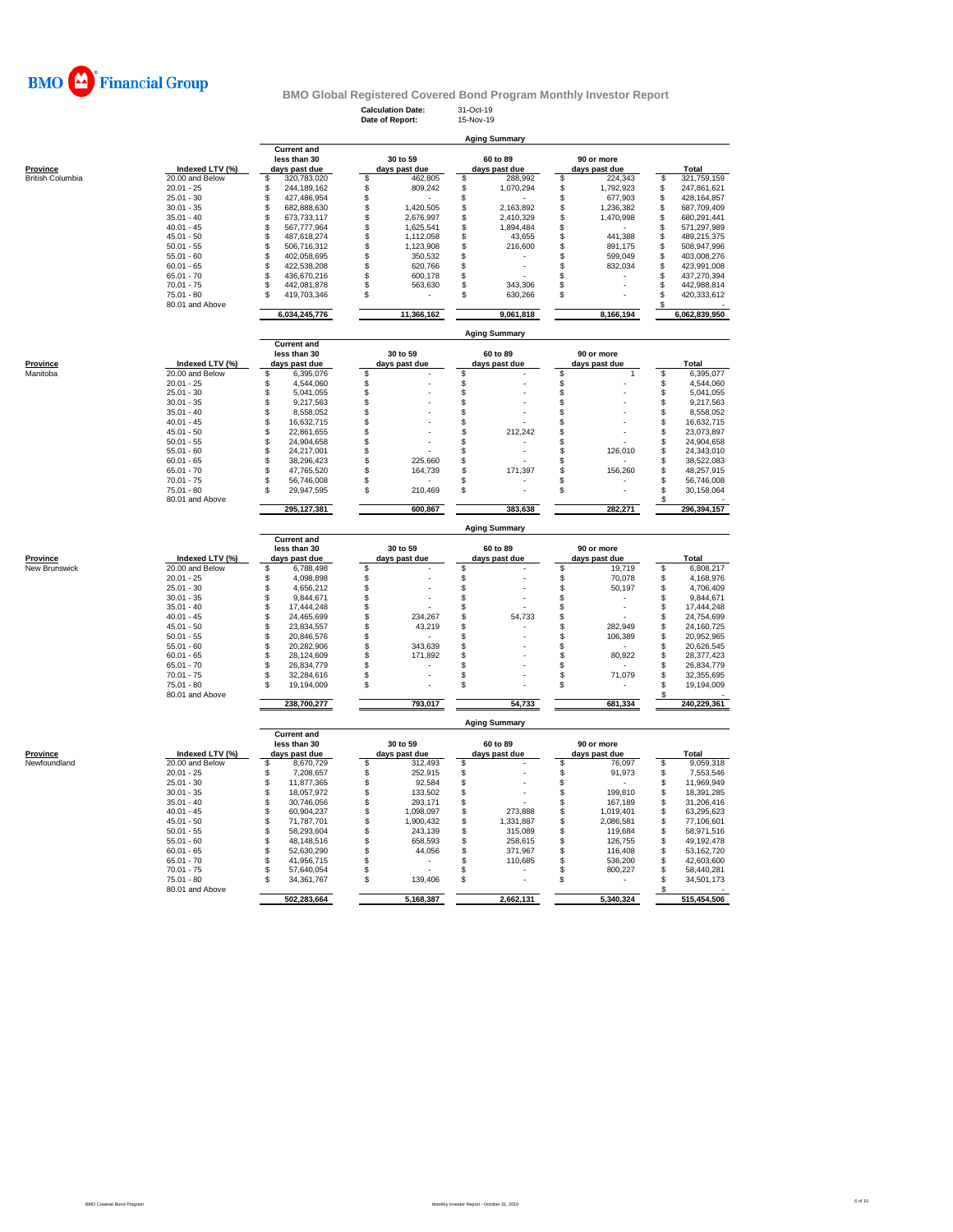

|                       |                                 |                                                     | <b>Calculation Date:</b><br>Date of Report: | 31-Oct-19<br>15-Nov-19<br><b>Aging Summary</b> |                                 |                                  |
|-----------------------|---------------------------------|-----------------------------------------------------|---------------------------------------------|------------------------------------------------|---------------------------------|----------------------------------|
| <b>Province</b>       | Indexed LTV (%)                 | <b>Current and</b><br>less than 30<br>days past due | 30 to 59<br>days past due                   | 60 to 89<br>days past due                      | 90 or more<br>days past due     | Total                            |
| Northwest Territories | 20.00 and Below                 | S<br>1,187,393                                      | \$                                          | \$                                             | $\mathsf{\$}$                   | \$<br>1,187,393                  |
|                       | $20.01 - 25$                    | \$<br>755,445                                       | \$<br>54,312                                | \$                                             | \$                              | \$<br>809,757                    |
|                       | $25.01 - 30$                    | \$<br>642,270                                       | \$                                          | \$                                             | \$                              | \$<br>642,270                    |
|                       | $30.01 - 35$                    | \$<br>1,661,043                                     | \$                                          | \$                                             | \$                              | \$<br>1,661,043                  |
|                       | $35.01 - 40$                    | \$<br>2,797,974                                     | \$                                          | \$                                             | \$                              | \$<br>2,797,974                  |
|                       | $40.01 - 45$                    | \$<br>2,369,345                                     | \$                                          | \$                                             | \$                              | \$<br>2,369,345                  |
|                       | $45.01 - 50$                    | \$<br>1,473,511                                     | \$                                          | \$                                             | \$                              | \$<br>1,473,511                  |
|                       | $50.01 - 55$                    | \$<br>1,460,996<br>\$                               | \$                                          | \$                                             | \$                              | \$<br>1,460,996                  |
|                       | $55.01 - 60$<br>$60.01 - 65$    | 1,128,713                                           | \$                                          | \$                                             | \$                              | \$<br>1,128,713                  |
|                       | $65.01 - 70$                    | \$<br>874,868<br>\$<br>1,399,123                    | \$<br>\$                                    | \$<br>\$                                       | \$<br>\$                        | \$<br>874,868<br>\$<br>1,399,123 |
|                       | $70.01 - 75$                    | \$<br>1,920,796                                     | \$                                          | \$                                             | \$                              | \$<br>1,920,796                  |
|                       | $75.01 - 80$                    | \$                                                  | \$                                          | \$                                             | \$                              | \$                               |
|                       | 80.01 and Above                 | <b>s</b>                                            |                                             |                                                | $\overline{\mathbf{s}}$         | \$<br>s                          |
|                       |                                 | 17,671,476                                          | s<br>54,312                                 | \$                                             |                                 | 17,725,788                       |
|                       |                                 | <b>Current and</b>                                  |                                             | <b>Aging Summary</b>                           |                                 |                                  |
| Province              | Indexed LTV (%)                 | less than 30<br>days past due                       | 30 to 59<br>days past due                   | 60 to 89<br>days past due                      | 90 or more<br>days past due     | Total                            |
| Nova Scotia           | 20.00 and Below                 | \$<br>12,820,195                                    | \$                                          | \$                                             | \$                              | S<br>12,820,195                  |
|                       | $20.01 - 25$                    | \$<br>10,297,123                                    | \$                                          | \$<br>57,025                                   | \$                              | 10,354,147<br>\$                 |
|                       | $25.01 - 30$                    | \$<br>10,835,193                                    | \$                                          | \$                                             | \$                              | \$<br>10,835,193                 |
|                       | $30.01 - 35$                    | \$<br>14,323,498                                    | \$                                          | \$<br>$\overline{\phantom{a}}$                 | \$                              | \$<br>14,323,498                 |
|                       | $35.01 - 40$                    | \$<br>25,430,805                                    | \$<br>283.292                               | \$                                             | \$<br>775.535                   | \$<br>26,489,631                 |
|                       | $40.01 - 45$                    | \$<br>41,423,994                                    | \$<br>628,581                               | \$<br>118,688                                  | \$<br>246,192                   | \$<br>42,417,455                 |
|                       | $45.01 - 50$                    | \$<br>46,953,908                                    | \$<br>309,666                               | \$<br>146,584                                  | \$<br>263,681                   | \$<br>47,673,838                 |
|                       | $50.01 - 55$                    | \$<br>74,262,503                                    | \$<br>899,538                               | \$<br>188,702                                  | \$<br>102.173                   | \$<br>75,452,916                 |
|                       | $55.01 - 60$                    | \$<br>84,655,191                                    | \$                                          | \$<br>270,679                                  | \$<br>92,479                    | \$<br>85,018,349                 |
|                       | $60.01 - 65$                    | \$<br>90,697,254                                    | \$                                          | \$                                             | \$                              | S<br>90,697,254                  |
|                       | $65.01 - 70$                    | \$<br>91,459,899                                    | \$<br>412,838                               | \$                                             | \$                              | 91,872,737<br>\$                 |
|                       | $70.01 - 75$                    | \$<br>67,457,044                                    | \$<br>190,520                               | \$                                             | \$                              | 67,647,564<br>S                  |
|                       | $75.01 - 80$<br>80.01 and Above | \$<br>18,411,216                                    | \$                                          | \$                                             | \$                              | \$<br>18,411,216<br>\$.          |
|                       |                                 | 589,027,823                                         | 2,724,434                                   | 781,678                                        | 1,480,060                       | 594,013,994                      |
|                       |                                 |                                                     |                                             |                                                |                                 |                                  |
|                       |                                 |                                                     |                                             | <b>Aging Summary</b>                           |                                 |                                  |
|                       |                                 | <b>Current and</b>                                  |                                             |                                                |                                 |                                  |
|                       |                                 | less than 30                                        | 30 to 59                                    | 60 to 89                                       | 90 or more                      |                                  |
| Province              | Indexed LTV (%)                 | days past due                                       | days past due                               | days past due                                  | days past due                   | <b>Total</b>                     |
| Nunavut               | 20.00 and Below                 | \$                                                  | S                                           | \$                                             | \$                              | \$                               |
|                       | $20.01 - 25$                    | \$                                                  | \$                                          | \$                                             | \$                              | \$                               |
|                       | $25.01 - 30$<br>$30.01 - 35$    | \$<br>\$                                            | \$                                          | \$<br>\$                                       | \$<br>\$                        | \$                               |
|                       | $35.01 - 40$                    |                                                     | \$                                          |                                                |                                 | \$<br>\$                         |
|                       | $40.01 - 45$                    | \$<br>\$                                            | \$<br>\$                                    | \$<br>\$                                       | \$<br>$$\mathbb{S}$$            | \$                               |
|                       | $45.01 - 50$                    | \$                                                  | \$                                          | \$                                             | \$                              | \$                               |
|                       | $50.01 - 55$                    | \$                                                  | \$                                          | \$                                             | \$                              | \$                               |
|                       | $55.01 - 60$                    | \$                                                  | \$                                          | S                                              | \$                              | \$                               |
|                       | $60.01 - 65$                    | \$                                                  | \$                                          | \$                                             | \$                              | s                                |
|                       | $65.01 - 70$                    | \$                                                  | S                                           | \$                                             | \$                              | s                                |
|                       | $70.01 - 75$                    | \$                                                  | \$                                          | \$                                             | \$                              | s                                |
|                       | $75.01 - 80$                    | \$                                                  | \$                                          | \$                                             | \$                              | \$                               |
|                       | 80.01 and Above                 | S                                                   | s                                           | S                                              | S                               | s                                |
|                       |                                 | <b>s</b>                                            | s                                           | \$                                             | S                               | s                                |
|                       |                                 | <b>Current and</b>                                  |                                             | <b>Aging Summary</b>                           |                                 |                                  |
|                       |                                 | less than 30                                        | 30 to 59                                    | 60 to 89                                       | 90 or more                      |                                  |
| <b>Province</b>       | Indexed LTV (%)                 | days past due                                       | days past due                               | days past due                                  | days past due                   | Total                            |
| Ontario               | 20.00 and Below                 | \$<br>550,168,949                                   | \$<br>580,851                               | \$<br>1,363,262                                | \$<br>612,675                   | \$<br>552,725,737                |
|                       | $20.01 - 25$                    | 410.839.550<br>\$                                   | 772,672<br>\$                               | \$<br>289,757                                  | \$<br>435,202                   | 412,337,180<br>\$                |
|                       | $25.01 - 30$                    | \$<br>618,189,901                                   | \$<br>796,849                               | \$<br>412,113                                  | \$<br>176,411                   | S<br>619,575,275                 |
|                       | $30.01 - 35$                    | \$<br>1,050,030,274                                 | \$<br>3,299,415                             | \$<br>382,506                                  | \$<br>493,467                   | \$<br>1,054,205,662              |
|                       | $35.01 - 40$                    | \$<br>1,375,168,339                                 | \$<br>1,788,488                             | \$<br>277,055                                  | \$<br>1,417,155                 | \$<br>1,378,651,037              |
|                       | $40.01 - 45$                    | \$<br>1,575,517,433                                 | \$<br>3,168,794                             | \$<br>1,790,233                                | \$<br>2,645,043                 | \$<br>1,583,121,504              |
|                       | $45.01 - 50$                    | \$<br>1,599,342,996                                 | \$<br>5,775,943                             | \$<br>1,599,599                                | \$<br>758.122                   | \$<br>1,607,476,660              |
|                       | $50.01 - 55$                    | \$<br>1,500,886,702                                 | \$<br>3,033,803                             | 1,529,751<br>\$                                | \$<br>658.398                   | 1,506,108,653<br>\$              |
|                       | $55.01 - 60$                    | \$<br>1,458,234,728                                 | \$<br>3,037,735                             | \$<br>1,595,690                                | \$<br>1,928,926                 | \$<br>1,464,797,080              |
|                       | $60.01 - 65$                    | \$<br>1,683,829,223                                 | \$<br>2,861,997                             | \$<br>1,801,903                                | $\mathfrak{\dot{s}}$<br>547,910 | \$<br>1,689,041,033              |
|                       | $65.01 - 70$                    | \$<br>1.359.133.417                                 | \$<br>4,703,892                             | \$<br>1.623.341                                | \$<br>1,528,878                 | \$<br>1.366.989.529              |
|                       | $70.01 - 75$                    | \$<br>1,913,532,800                                 | \$<br>4,315,976                             | \$<br>580,098                                  | \$<br>898,150                   | \$<br>1,919,327,024              |
|                       | $75.01 - 80$                    | \$<br>756,391,750                                   | \$<br>2,015,071                             | \$                                             | \$                              | \$<br>758,406,821                |
|                       | 80.01 and Above                 | 15,851,266,062                                      | 36, 151, 484                                | 13,245,310                                     | 12,100,338                      | 15,912,763,194                   |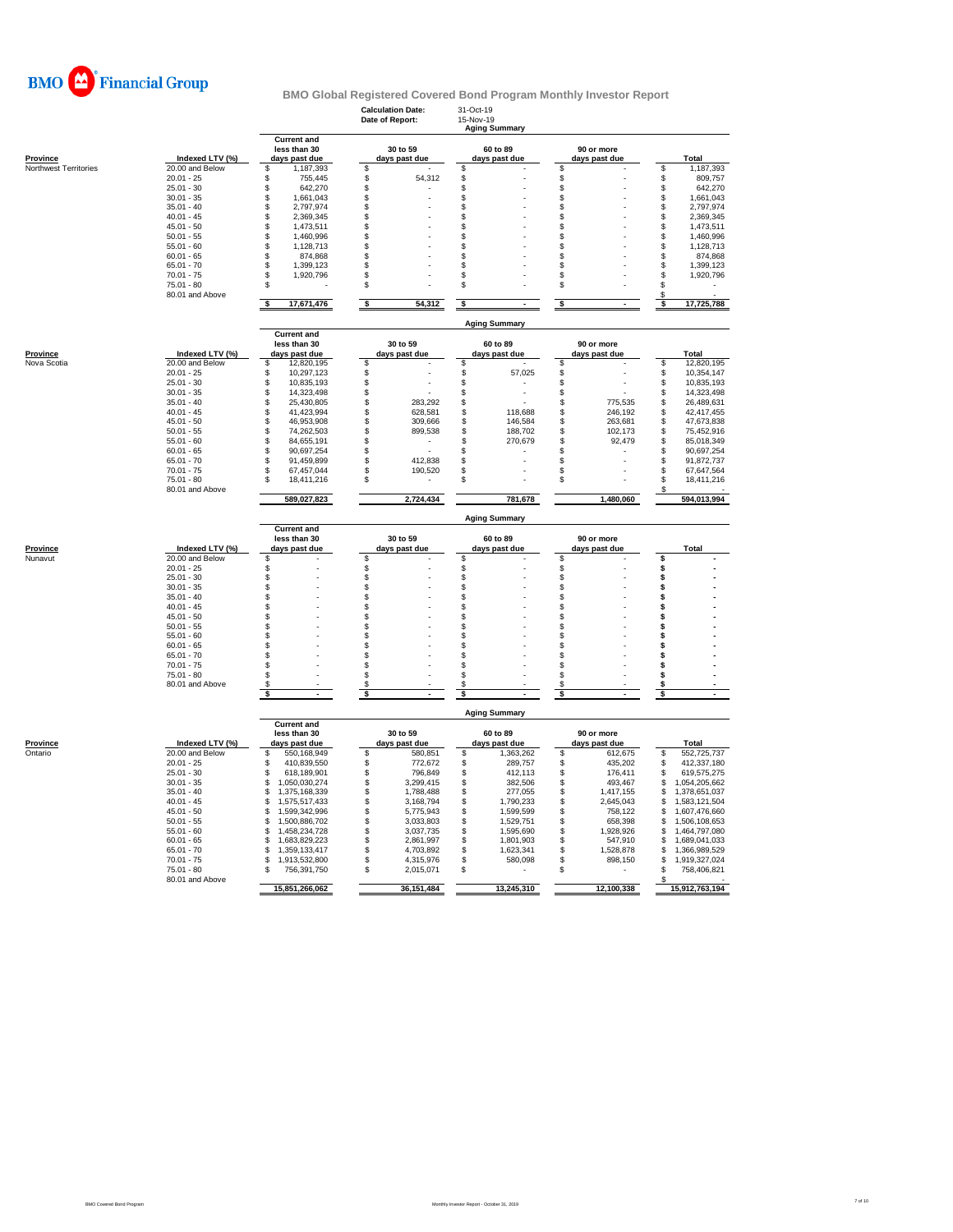

|                                 |                                    |                                                     | <b>Calculation Date:</b><br>Date of Report: | 31-Oct-19<br>15-Nov-19<br><b>Aging Summary</b> |                             |                          |
|---------------------------------|------------------------------------|-----------------------------------------------------|---------------------------------------------|------------------------------------------------|-----------------------------|--------------------------|
| Province                        | Indexed LTV (%)                    | <b>Current and</b><br>less than 30<br>days past due | 30 to 59<br>days past due                   | 60 to 89<br>days past due                      | 90 or more<br>days past due | Total                    |
| Prince Edward Island            | 20.00 and Below                    | \$<br>2,195,339                                     | \$                                          | \$                                             | \$                          | 2,195,339<br>\$          |
|                                 | $20.01 - 25$                       | 1,125,509<br>S                                      | \$                                          | \$                                             | \$                          | \$<br>1,125,509          |
|                                 | $25.01 - 30$                       | \$<br>2,249,449                                     | \$                                          | \$                                             | Š.                          | \$<br>2,249,449          |
|                                 | $30.01 - 35$                       | \$<br>3,313,264                                     | \$                                          | \$                                             | \$                          | \$<br>3,313,264          |
|                                 | $35.01 - 40$                       | S<br>5,791,665                                      | \$                                          | \$                                             | \$                          | \$<br>5,791,665          |
|                                 | $40.01 - 45$                       | \$<br>8,376,759                                     | \$                                          | \$                                             | \$                          | \$<br>8,376,759          |
|                                 | $45.01 - 50$                       | 6,958,340<br>\$                                     | \$                                          | \$                                             | \$                          | 6,958,340<br>\$          |
|                                 | $50.01 - 55$                       | \$<br>5,078,474                                     | \$                                          | \$                                             | \$                          | \$<br>5,078,474          |
|                                 | $55.01 - 60$                       | \$<br>7,837,070                                     | \$                                          | \$                                             | \$                          | \$<br>7,837,070          |
|                                 | $60.01 - 65$                       | 9,689,663<br>\$                                     | \$                                          | \$                                             | \$                          | \$<br>9,689,663          |
|                                 | $65.01 - 70$                       | S<br>11,685,149                                     | \$                                          | \$                                             | \$                          | \$<br>11,685,149         |
|                                 | $70.01 - 75$                       | 15,611,746<br>S                                     | \$<br>166,071                               | \$                                             | \$                          | \$<br>15,777,817         |
|                                 | $75.01 - 80$                       | 8,527,078<br>S                                      | \$                                          | \$                                             | \$                          | \$<br>8,527,078          |
|                                 | 80.01 and Above                    | 88,439,505                                          | 166,071                                     | $\sim$                                         | $\sim$                      | S<br>88,605,576          |
|                                 |                                    |                                                     |                                             | <b>Aging Summary</b>                           |                             |                          |
|                                 |                                    | <b>Current and</b><br>less than 30                  | 30 to 59                                    | 60 to 89                                       | 90 or more                  |                          |
| <b>Province</b>                 | Indexed LTV (%)                    | days past due                                       | days past due                               | days past due                                  | days past due               | Total                    |
| Quebec                          | 20.00 and Below                    | \$<br>88,813,065                                    | \$<br>183,874                               | S<br>61,474                                    | \$<br>188,237               | 89,246,649<br>S          |
|                                 | $20.01 - 25$                       | \$<br>60,416,365                                    | \$<br>51,057                                | \$                                             | \$<br>254,771               | 60,722,192<br>\$         |
|                                 | $25.01 - 30$                       | 78,031,996<br>\$                                    | \$<br>258,229                               | \$                                             | 144,395<br>\$               | 78,434,621<br>\$         |
|                                 | $30.01 - 35$                       | \$<br>113,243,942                                   | \$<br>194,783                               | \$<br>133,929                                  | \$<br>32,026                | 113,604,680<br>\$        |
|                                 | $35.01 - 40$                       | 162,995,131<br>\$                                   | \$<br>797,641                               | \$<br>177,039                                  | \$<br>486,954               | 164,456,764<br>\$        |
|                                 | $40.01 - 45$                       | \$<br>283,852,698                                   | \$<br>620,178                               | \$<br>522,706                                  | \$<br>190,886               | \$<br>285,186,468        |
|                                 | $45.01 - 50$                       | 364,957,196<br>\$                                   | 1,976,740<br>\$                             | \$<br>858,756                                  | 779,808<br>\$               | 368,572,500<br>S         |
|                                 | $50.01 - 55$                       | \$<br>434,118,666                                   | \$<br>2,490,094                             | \$<br>1,490,983                                | S<br>1,534,688              | 439,634,431<br>S         |
|                                 | $55.01 - 60$                       | \$<br>443,467,756                                   | \$<br>4,003,460                             | \$<br>1,658,570                                | \$<br>2,175,951             | \$<br>451,305,738        |
|                                 | $60.01 - 65$                       | \$<br>576,662,695                                   | \$<br>1,825,399                             | \$<br>427,101                                  | \$<br>1,014,024             | 579,929,220<br>S         |
|                                 | $65.01 - 70$                       | \$<br>520,499,727                                   | \$<br>440,988                               | \$<br>241,644                                  | S<br>1,373,037              | S<br>522,555,396         |
|                                 | $70.01 - 75$                       | \$<br>415,643,740                                   | \$<br>2,510,266                             | \$<br>193,242                                  | \$<br>158,389               | 418,505,637<br>S         |
|                                 | $75.01 - 80$                       | S<br>80,078,211                                     | \$<br>185,350                               | \$<br>156,658                                  | \$<br>1,549,016             | S<br>81,969,235          |
|                                 | 80.01 and Above                    | 3,622,781,188                                       | 15,538,060                                  | 5,922,102                                      | 9,882,181                   | 3,654,123,531            |
|                                 |                                    |                                                     |                                             |                                                |                             |                          |
|                                 |                                    |                                                     |                                             | <b>Aging Summary</b>                           |                             |                          |
|                                 |                                    | <b>Current and</b>                                  |                                             |                                                |                             |                          |
|                                 |                                    | less than 30                                        | 30 to 59                                    | 60 to 89                                       | 90 or more                  |                          |
| <b>Province</b><br>Saskatchewan | Indexed LTV (%)<br>20.00 and Below | days past due<br>S<br>12,812,546                    | days past due<br>\$                         | days past due<br>\$                            | days past due<br>\$         | Total<br>12,812,546<br>S |
|                                 | $20.01 - 25$                       | 9,449,603<br>S                                      |                                             | \$                                             | \$                          | 9,449,603<br>\$          |
|                                 | $25.01 - 30$                       | \$<br>10,254,481                                    | \$                                          | \$                                             | \$                          | \$<br>10,254,481         |
|                                 | $30.01 - 35$                       | \$<br>18,622,046                                    | \$                                          | \$<br>83,393                                   | \$<br>123,133               | \$<br>18,828,572         |
|                                 | $35.01 - 40$                       | \$<br>43,819,694                                    | \$                                          | \$                                             | \$<br>368,775               | 44,188,469<br>S          |
|                                 | $40.01 - 45$                       | \$<br>61,438,654                                    | \$                                          | \$                                             | \$                          | S<br>61,438,654          |
|                                 | $45.01 - 50$                       | \$<br>45,522,646                                    | \$                                          | \$                                             | \$<br>95,154                | 45,617,799<br>S          |
|                                 | $50.01 - 55$                       | \$<br>48,450,675                                    | \$<br>190,953                               | \$<br>244,418                                  | \$<br>409,542               | 49,295,587<br>S          |
|                                 | $55.01 - 60$                       | \$<br>36,818,932                                    | \$                                          | \$                                             | \$                          | \$<br>36,818,932         |
|                                 | $60.01 - 65$                       | S<br>46,102,065                                     | \$<br>272,734                               | \$                                             | \$<br>398.298               | S<br>46,773,097          |
|                                 | $65.01 - 70$                       | S<br>31.179.050                                     | \$                                          | \$                                             | \$<br>224,179               | \$.<br>31,403,230        |
|                                 | $70.01 - 75$                       | \$<br>47,831,063                                    | \$                                          | \$                                             | \$                          | S<br>47,831,063          |
|                                 | $75.01 - 80$<br>80.01 and Above    | 22,736,466<br>S                                     | \$                                          | \$                                             | \$                          | \$<br>22,736,466         |
|                                 |                                    | 435,037,923                                         | 463,687                                     | 327,810                                        | 1,619,081                   | 437,448,501              |
|                                 |                                    | <b>Current and</b>                                  |                                             | <b>Aging Summary</b>                           |                             |                          |
|                                 |                                    | less than 30                                        | 30 to 59                                    | 60 to 89                                       | 90 or more                  |                          |
| Province                        | Indexed LTV (%)                    | days past due                                       | days past due                               | days past due                                  | days past due               | Total                    |
| <b>Yukon Territories</b>        | 20.00 and Below                    | \$<br>877,049                                       | \$                                          | \$                                             | \$                          | \$<br>877,049            |
|                                 | $20.01 - 25$                       | 1,533,543<br>\$                                     |                                             | \$                                             |                             | \$<br>1,533,543          |
|                                 | $25.01 - 30$                       | \$<br>1,834,592                                     | \$                                          | \$                                             | \$                          | \$<br>1,834,592          |
|                                 | $30.01 - 35$                       | \$<br>1,027,068                                     | \$                                          | \$                                             | \$                          | \$<br>1,027,068          |
|                                 | $35.01 - 40$                       | 1,950,120<br>S                                      | \$                                          | \$                                             | \$                          | \$<br>1,950,120          |
|                                 | $40.01 - 45$                       | 2,218,636<br>S                                      | \$                                          | \$                                             | \$                          | \$<br>2,218,636          |
|                                 | $45.01 - 50$                       | \$<br>1,561,338                                     | \$                                          | \$                                             | \$                          | \$<br>1,561,338          |
|                                 | $50.01 - 55$                       | S<br>1,942,471                                      | \$                                          | \$                                             | \$                          | \$<br>1,942,471          |
|                                 | $55.01 - 60$                       | S<br>1,658,960                                      | \$                                          | \$                                             | \$                          | \$<br>1,658,960          |
|                                 | $60.01 - 65$                       | \$<br>585,851                                       | \$                                          | \$                                             | \$                          | \$<br>585,851            |
|                                 | $65.01 - 70$                       | Ŝ<br>1,207,300                                      | \$                                          | \$                                             | \$                          | \$<br>1,207,300          |
|                                 | $70.01 - 75$                       | \$<br>744,928                                       | \$                                          | \$                                             | \$                          | \$<br>744,928            |
|                                 | $75.01 - 80$                       | \$                                                  | \$                                          | \$                                             | \$                          | \$                       |
|                                 | 80.01 and Above                    | S<br>17,141,855<br>s                                | S<br>\$                                     | \$<br>\$                                       | \$<br>\$<br>$\sim$          | \$<br>17,141,855<br>\$   |

<sup>(1)</sup> Value as determined by adjusting, not less than quarterly, the Original Market Value utilizing the Indexation Methodology (see Appendix for details) for subsequent price developments.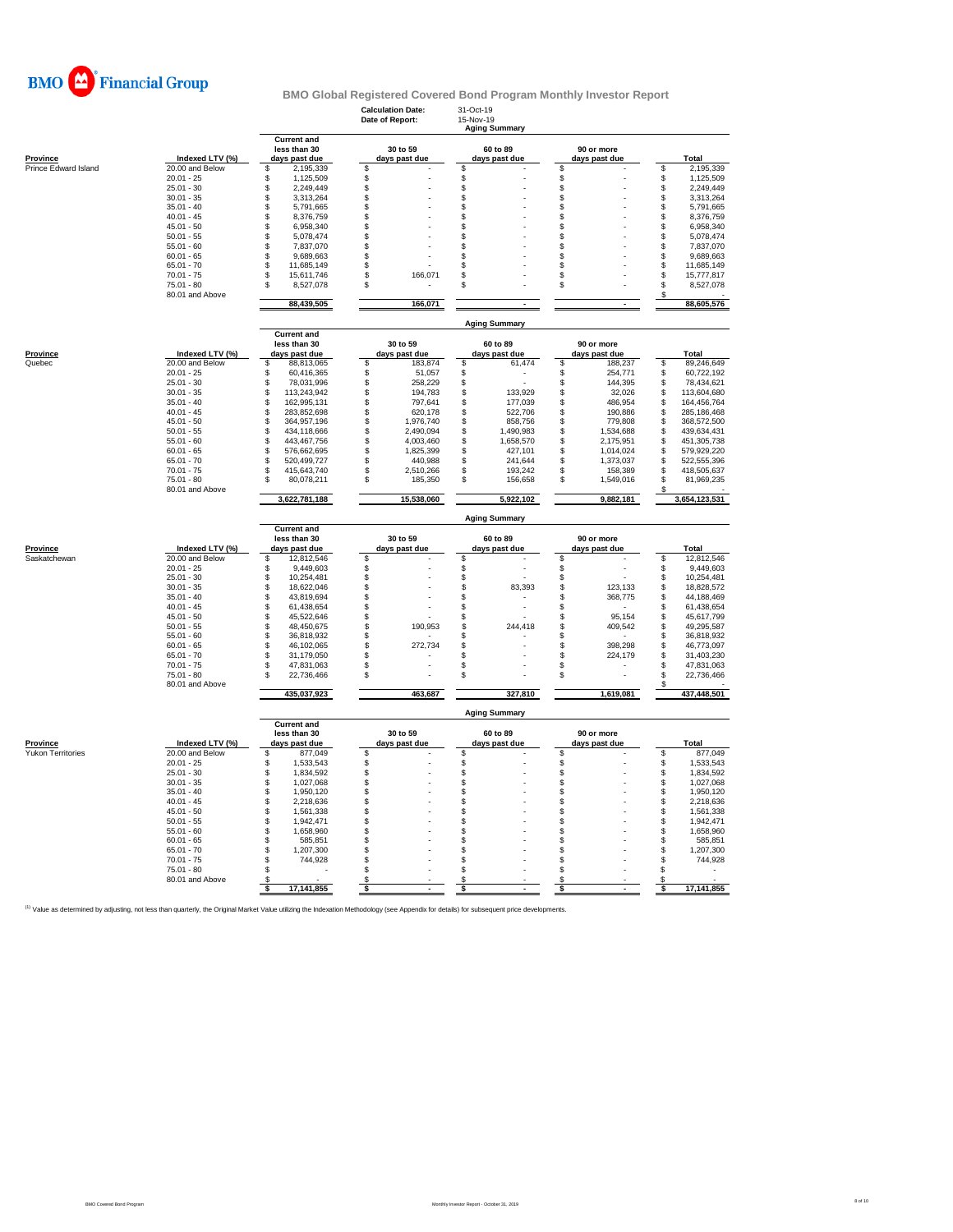

**Calculation Date:** 31-Oct-19 **Date of Report:** 15-Nov-19

**Cover Pool - Current LTV Distribution by Credit Score (1)** 

|                 | <b>Credit Scores</b> |                   |  |             |  |             |  |               |  |               |  |               |  |                |  |                |
|-----------------|----------------------|-------------------|--|-------------|--|-------------|--|---------------|--|---------------|--|---------------|--|----------------|--|----------------|
| Indexed LTV (%) |                      | Score Unavailable |  | < 600       |  | 600 - 650   |  | 651 - 700     |  | 701 - 750     |  | 751 - 800     |  | >800           |  | Total          |
| 20.00 and Below |                      | 17.191.001        |  | 9.380.830   |  | 19.260.171  |  | 45.986.080    |  | 104.526.531   |  | 143.067.580   |  | 750.843.138    |  | 1.090.255.330  |
| $20.01 - 25$    |                      | 11.489.923        |  | 9.414.820   |  | 13.455.662  |  | 33.204.793    |  | 94.913.253    |  | 113.231.926   |  | 539,928,813    |  | 815.639.190    |
| $25.01 - 30$    |                      | 9.616.709         |  | 12.066.493  |  | 23.712.041  |  | 63.445.562    |  | 150.394.887   |  | 199.633.077   |  | 787.533.841    |  | 1.246.402.611  |
| $30.01 - 35$    |                      | 11.614.379        |  | 21.226.633  |  | 54.153.359  |  | 135.147.632   |  | 281.939.668   |  | 370.232.517   |  | 1.158.210.068  |  | 2.032.524.256  |
| $35.01 - 40$    |                      | 8.927.762         |  | 37.595.331  |  | 71.674.175  |  | 168.223.590   |  | 322.952.986   |  | 456.769.380   |  | 1.443.032.708  |  | 2.509.175.933  |
| $40.01 - 45$    |                      | 7.368.571         |  | 38.751.485  |  | 96.046.360  |  | 212.971.769   |  | 424.887.292   |  | 538.037.517   |  | 1.517.534.167  |  | 2,835,597,162  |
| $45.01 - 50$    |                      | 18.714.951        |  | 46.511.030  |  | 96.614.026  |  | 222.938.983   |  | 398.120.602   |  | 550.253.985   |  | 1.576.917.522  |  | 2,910,071,101  |
| $50.01 - 55$    |                      | 22.052.300        |  | 49.467.575  |  | 96.362.528  |  | 230.695.949   |  | 423.752.326   |  | 560.517.307   |  | 1.619.137.341  |  | 3.001.985.326  |
| $55.01 - 60$    |                      | 26.218.520        |  | 42.609.084  |  | 100.805.596 |  | 248.297.025   |  | 415.594.815   |  | 574.592.679   |  | 1.512.072.807  |  | 2.920.190.526  |
| $60.01 - 65$    |                      | 50.825.551        |  | 49.589.952  |  | 111.544.469 |  | 278.485.618   |  | 506.728.316   |  | 628.104.487   |  | 1.718.841.671  |  | 3.344.120.064  |
| $65.01 - 70$    |                      | 37.472.383        |  | 42.871.192  |  | 101.063.274 |  | 246.900.876   |  | 463.734.052   |  | 571.897.130   |  | 1.545.010.725  |  | 3.008.949.632  |
| $70.01 - 75$    |                      | 14.031.589        |  | 43.867.427  |  | 94.651.802  |  | 295.616.873   |  | 588.066.349   |  | 799.446.922   |  | 1.885.835.668  |  | 3.721.516.630  |
| $75.01 - 80$    |                      | 2.016.084         |  | 19.254.162  |  | 40.477.330  |  | 142.034.559   |  | 331.672.858   |  | 384, 164, 323 |  | 938,430,463    |  | 1.858.049.779  |
| 80.01 and Above |                      |                   |  |             |  |             |  |               |  |               |  |               |  |                |  |                |
|                 |                      | 237.539.724       |  | 422.606.016 |  | 919.820.794 |  | 2.323.949.310 |  | 4.507.283.935 |  | 5.889.948.831 |  | 16.993.328.931 |  | 31.294.477.540 |

<sup>(1)</sup> Value as determined by adjusting, not less than quarterly, the Original Market Value utilizing the Indexation Methodology (see Appendix for details) for subsequent price developments